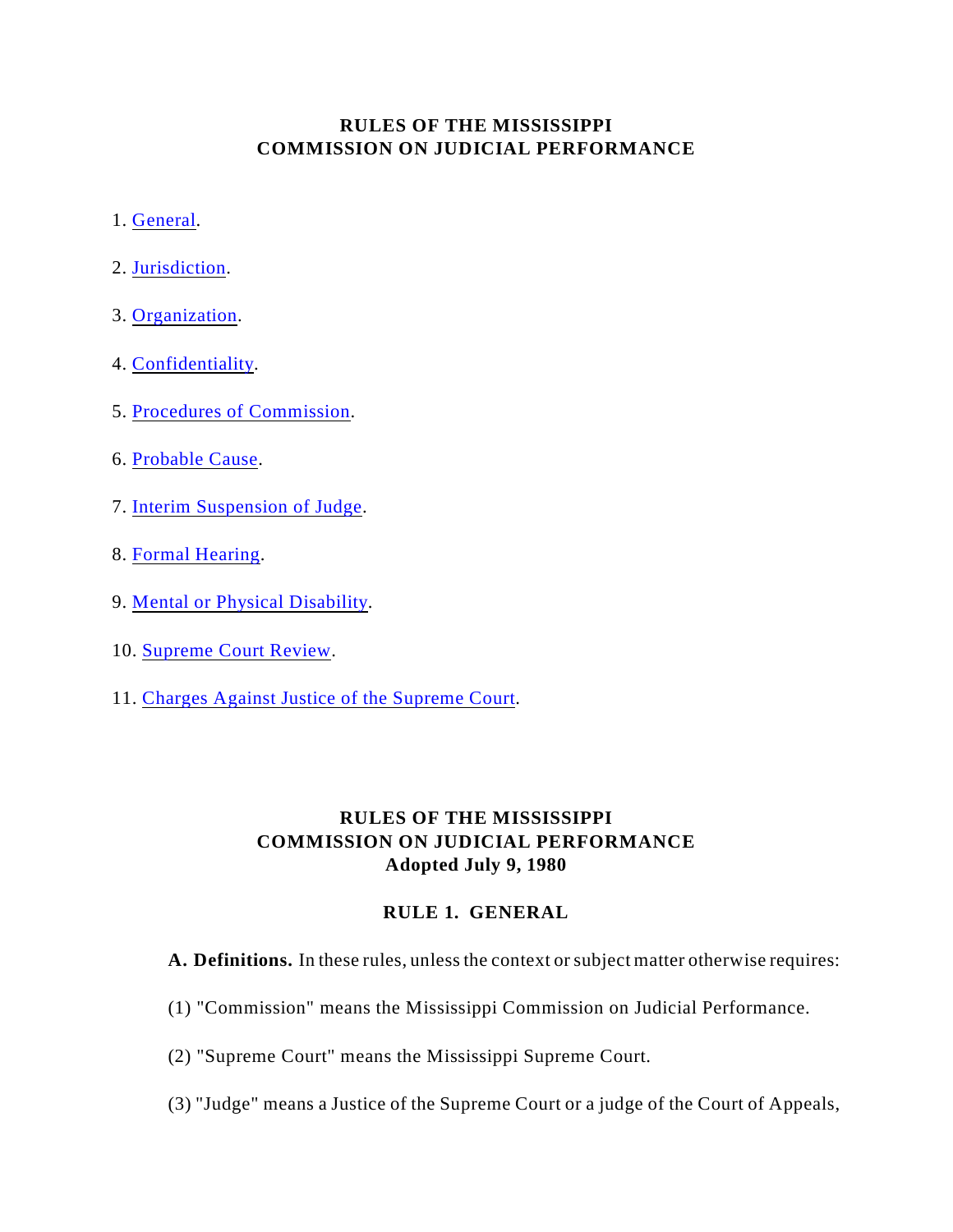and all other courts in existence in Mississippi, including someone serving as a part-time Circuit Court, Chancery Court, County Court, Family Court, Justice Court, Municipal Court, judge, special judge or a judge in senior status. Reference to "the judge" shall mean any judge whose conduct or mental or physical condition is under consideration.

(4) "Chairman" means the chairman of the Commission or the vice-chairman when serving as chairman.

(5) "Member" means a member of the Commission or an alternate member serving in the place of a member of the Commission.

(6) "Shall" is mandatory and "may" is permissive.

(7) The masculine gender includes the feminine gender.

 enforce the standards of judicial conduct, inquire into judicial disability and conduct, protect **B. Purpose.** The Commission was created in 1979 by the Mississippi Legislature and the voters of the State of Mississippi by constitutional amendment. The Commission shall the public from judicial misconduct and disabled judges, and protect the judiciary from unfounded allegations. All proceedings before the Commission shall be of a civil nature, not criminal, as the purpose of the Commission is to be rehabilitative and educational as well as disciplinary.

**C. Construction of Rules.** These rules shall be liberally interpreted so as to carry out the mandate of the electorate by its approval of Section 177A of the Mississippi Constitution of 1890.

[Amended effective June 29, 1995; amended effective March 27, 1997.]

## <span id="page-1-0"></span>**RULE 2. JURISDICTION**

 of a judge. In the absence of fraud, corrupt motive, or bad faith, the Commission shall not or applying the law as he understands it. The Commission may consider allegations against a judge regarding any conduct prior to January 1, 1980, where such prior conduct relates to The Commission shall consider conduct of a judge or the physical or mental condition consider allegations against a judge for making findings of fact, reaching a legal conclusion, the judge's ability to serve, brings discredit to the judiciary, or adversely affects the administration of justice. Notwithstanding that a judge has resigned his office, the Commission shall retain jurisdiction over that judge if prior to his resignation the Commission has initiated an inquiry into the conduct of the judge.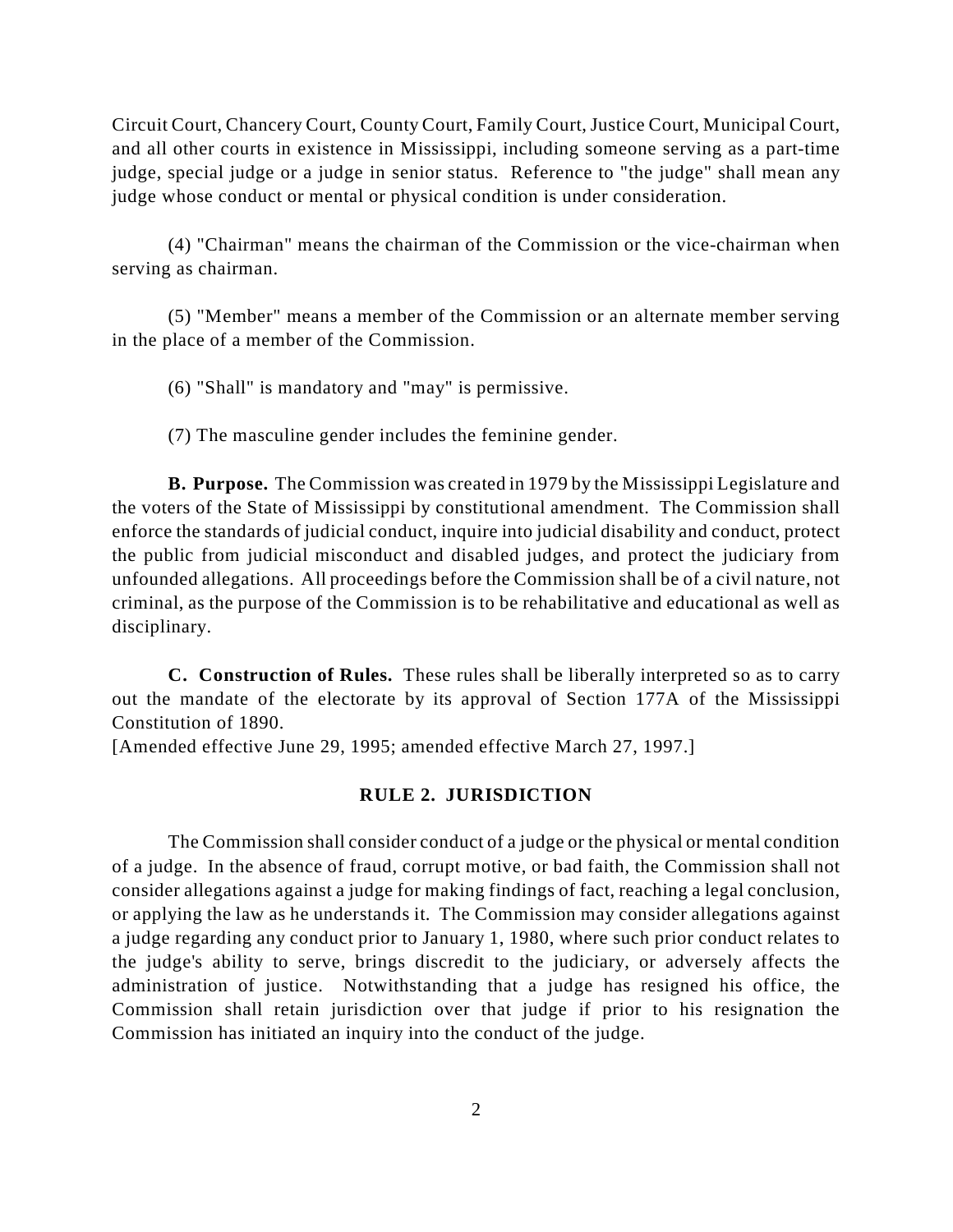#### <span id="page-2-0"></span>**RULE 3. ORGANIZATION**

 **A. Membership and Terms.** The membership of the Commission shall be as prescribed in Section 177A of the Mississippi Constitution of 1890 for such terms as prescribed by general law.

 **B. Vacancies.** When a judge ceases to be a judge of the court from which he was membership shall terminate. The Chairman shall promptly notify the appointing authority notified and shall appoint another alternate member to serve during the term of disability or appointed or whenever any member becomes otherwise ineligible to hold office, his of the vacancy. The appropriate alternate member shall serve as a temporary replacement until such time as the appointing authority shall duly certify to the Commission a replacement member for the remainder of the unexpired term. An alternate member appointed to fill an unexpired term shall be eligible for an appointment for a full term. If a member who is a judge becomes a respondent to a formal complaint under Rule 6 before the Commission, that member shall be disqualified from attending meetings and shall not perform any Commission duties until the formal complaint is finally disposed of. The appointing authority shall be disqualification. A formal complaint against a member shall be given highest priority on the Commission's docket and shall be brought to a conclusion expeditiously unless waived by the member.

 **C. Alternate Members.** An alternate member shall serve in the place of a member of the same category whenever such member is absent, disqualified, unwilling or unable to serve.

**D. Disqualification.** A member shall be disqualified to serve in any inquiry or complaint when (1) he is related to the judge or complainant by affinity or consanguinity, (2) the judge is a resident of his county, or (3) the member has personal knowledge or information which could interfere with the member impartially considering such matter.

 judge's judicial district; or (2) upon a showing of good cause, the Commission approves the A member may voluntarily disqualify himself when (1) the member resides in the member's request for voluntary disqualification.

**E. Officers.** A Chairman and Vice-Chairman shall be elected each year at the January meeting to serve from January 1 through December 31 of such year. The Vice-Chairman shall perform the duties of the Chairman whenever he is absent or unable to act.

 **F. Executive Director.** The Commission shall appoint a member of the Mississippi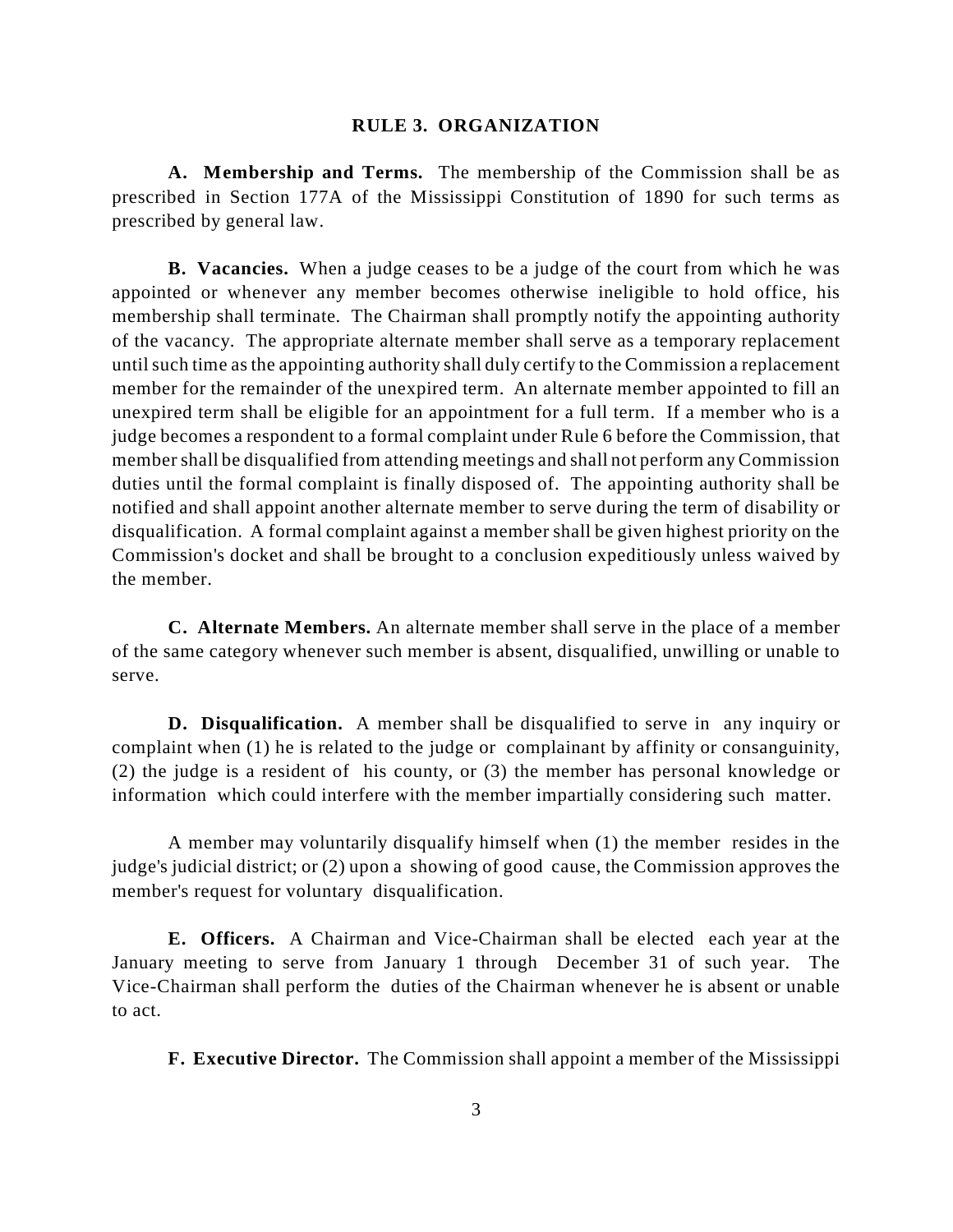State Bar as executive director to serve at its pleasure. He shall neither engage in the private practice of law nor serve in any judicial capacity.

The Commission shall prescribe the duties and responsibilities of the executive director, which may include the authority to:

(1) Receive information from any proper source, including allegations and complaints;

(2) Make preliminary evaluations;

(3) Screen complaints and make recommendations to the Commission;

(4) Conduct and/or supervise investigations as directed by the Commission;

 (5) Maintain and preserve in confidentiality the Commission's records, including all complaints, files and written dispositions;

(6) Maintain statistics concerning the operations of the Commission and make them available to the Commission and to the Supreme Court;

(7) Prepare the Commission's budget for its approval and administer its funds;

(8) Recommend employment and supervise other members of the Commission's staff;

(9) Prepare an annual report of the Commission's activities;

(10) Employ, upon the direction of the Commission, special counsel, private investigators or other experts as necessary to investigate and process matters before the Commission and before the Supreme Court; and

(11) Represent the Commission as counsel in formal proceedings and in other proceedings, upon the direction of the Commission.

 (12) Represent the Commission at conferences, seminars, and other educational functions.

**G. Meetings.** The Commission shall meet at least monthly at announced dates and places, except when there is no business to be conducted. Meetings shall be called by the Chairman or upon the written request of two (2) members.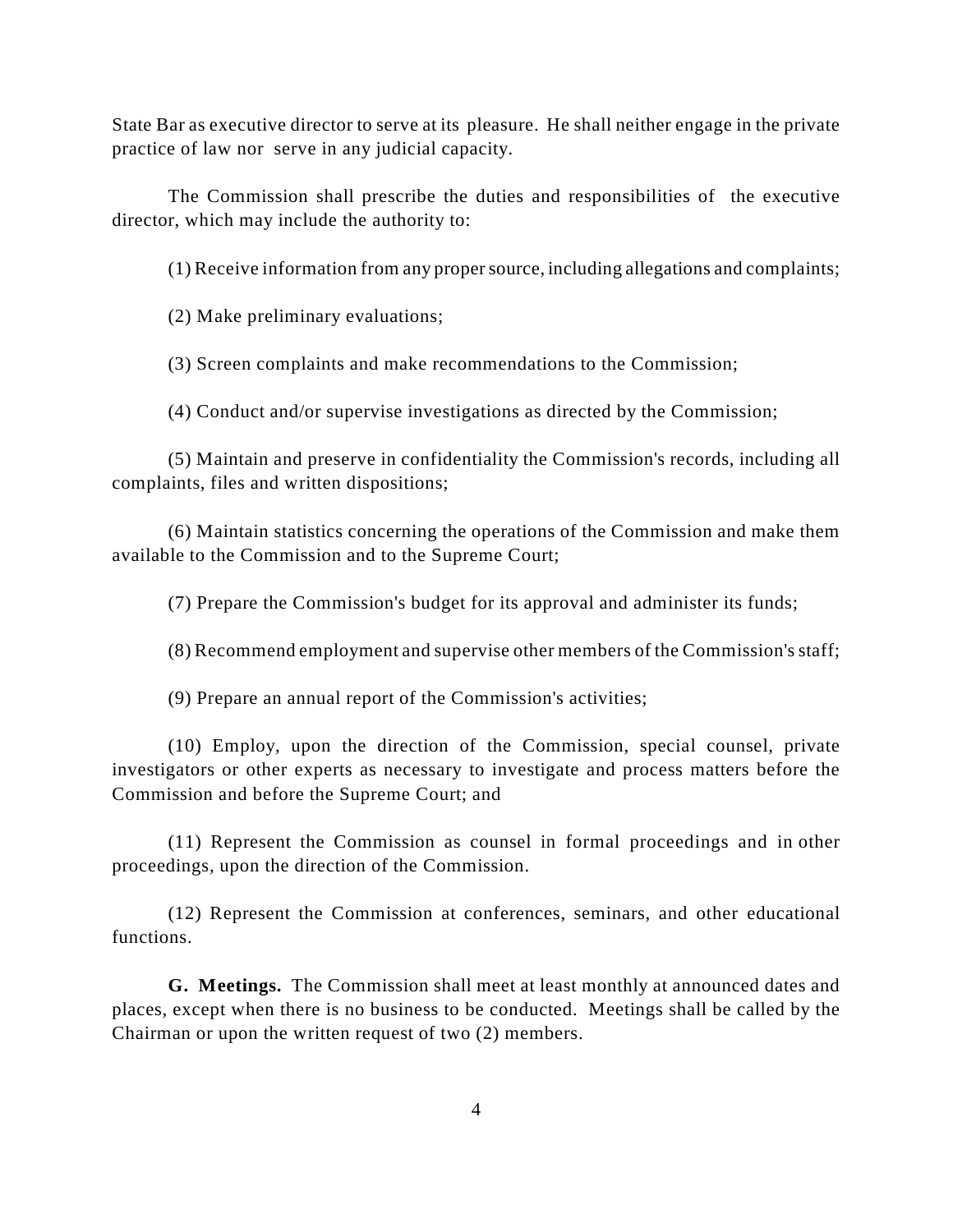constitute a quorum for the transaction of all Commission business. Commission business **H. Quorum; Voting Requirements.** Four members (or their alternates) shall may be decided by a majority vote of the members present. A two-thirds (2/3) vote of the Commission shall be required for any action pertaining to its disciplinary authority.

 **I. Rules and Forms.** These rules shall control complaints to, investigations by, and proceedings by the Commission. The Commission may, for good cause, suspend any or all of its rules upon a two-thirds (2/3) vote of the Commission. The Commission shall prescribe such forms as it deems appropriate.

**J. Commission Office.** The Commission shall establish a permanent office, in a building approved by the Capitol Commission, which shall be open to the public at regular announced hours.

 procedures established by the Auditor of Public Accounts. In the event of an unanticipated mandated operations, but shall authorize the executive director to seek a deficit appropriation **K. Finances.** The expenses of the Commission shall be authorized to be paid in accordance with the approved Commission budget and in compliance with applicable funding shortage, the Commission shall not curtail the discharge of its constitutionally to fund the Commission's operations.

[Amended effective June 29, 1995; amended January 9, 1998.]

### <span id="page-4-0"></span>**RULE 4. CONFIDENTIALITY**

 **A. All Proceedings.** All proceedings before the Commission shall be confidential, except upon unanimous vote of the Commission, as prescribed in Section 177A of the Mississippi Constitution of 1890. Confidentiality shall attach upon the initiation of an inquiry and shall include all records, files and reports of the Commission. All proceedings before the Supreme Court and any final decisions made by the Supreme Court shall be made public as in other cases at law. However, an appeal from a private admonishment by the Commission shall be confidential unless on appeal the Supreme Court imposes sanctions harsher than the private admonishment.

 **B. Disclosure.** By unanimous vote, the Commission may waive confidentiality and disclose such information deemed appropriate by the Commission. Such action may be taken upon the Commission's own motion or upon written request of the judge.

 **C. Violation by Staff.** Employment of the executive director or any member of the staff may be terminated for violation of confidentiality.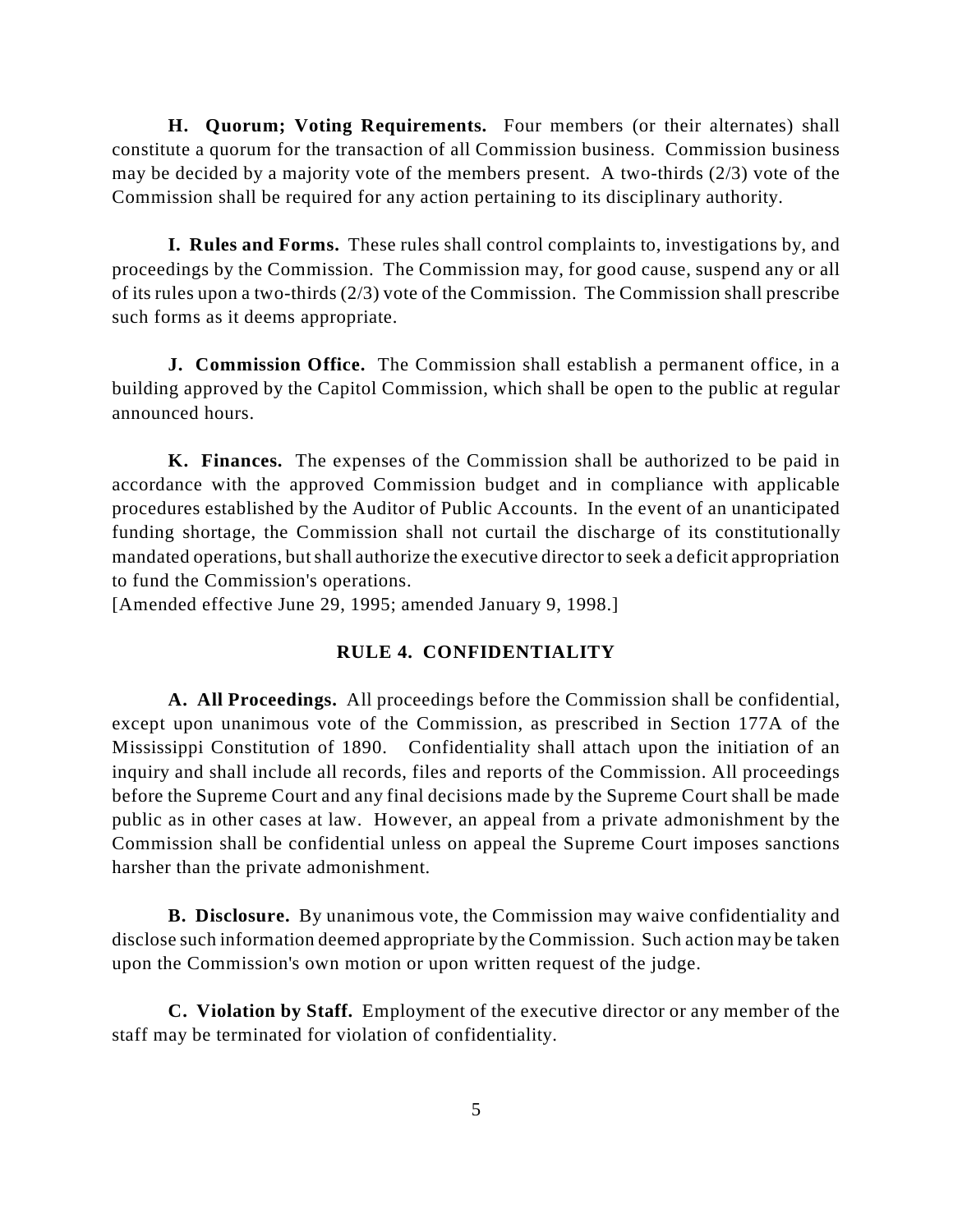[Amended March 7, 2002.]

#### **Comment**

 Proceedings before the Commission and the Court in matters of judicial discipline are However, except in the case of an appeal by a judge of a private admonishment issued by the governed by Section 177A of the Mississippi Constitution. Generally, unless the Commission unanimously votes to make its proceedings public, they remain confidential. Commission against that judge, and in cases where the Court expressly seals the record following a private reprimand issued by the Court after the Commission has filed recommendations for more severe sanctions, proceedings before the Court and decisions of the Court are public.

[Adopted March 7, 2002.]

### <span id="page-5-0"></span>**RULE 5. PROCEDURES OF COMMISSION**

 to determine whether the matter is within the Commission's jurisdiction. On its own motion, condition, and may file a formal complaint based upon the results of such inquiry on its own **A. Initiation of Inquiry.** Upon receipt of proper information regarding a judge's conduct or physical or mental condition, the Commission shall initiate a confidential inquiry the Commission may make inquiry concerning a judge's conduct or physical or mental motion.

 **B. Preliminary Inquiry.** Upon receipt of such information, the executive director guidelines approved by the Commission. The executive director shall then make a report to shall make a prompt, discreet, and confidential preliminary inquiry and evaluation under the Commission.

 After such report, the Commission shall dismiss complaints which are not within the Commission's jurisdiction, relate only to claimed errors of law or fact, or are unfounded. The complainant shall be informed in writing of the Commission's action.

 **C. Notice to Judge.** The Commission shall not notify a judge of any initial complaint dismissed after preliminary inquiry, unless otherwise determined by the Commission.

 When the initial complaint is not dismissed, within ninety (90) days of its receipt the judge shall be notified of the investigation and nature of the charge. Failure to make timely notification shall not be grounds for dismissal of any investigation or proceeding. Such notice shall be in writing and may be transmitted by a member of the Commission, the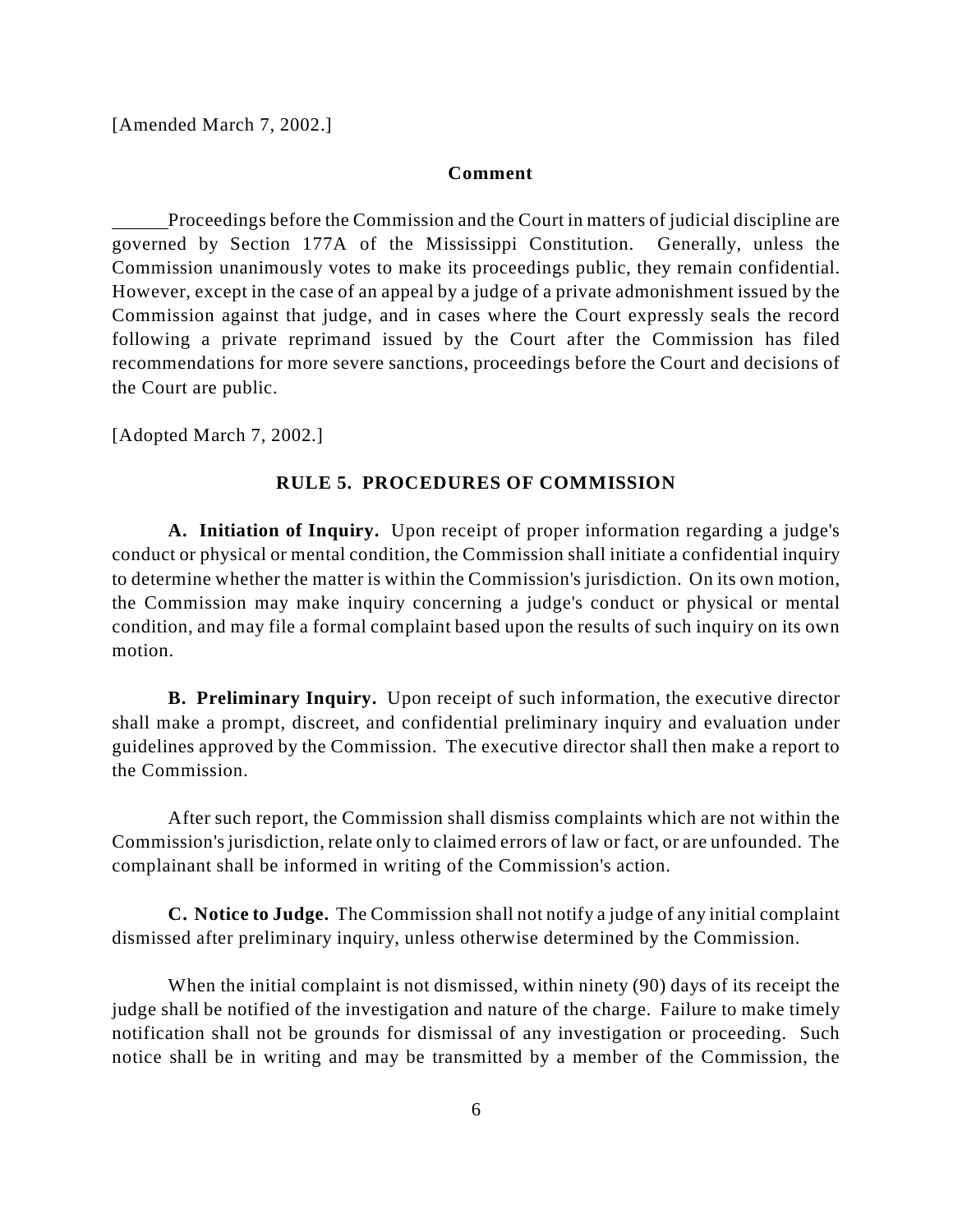executive director, any adult person designated by the Commission, or by certified or registered mail addressed to the judge at his last known residence of record.

When a judge has been notified of an investigation and the Commission has dismissed the matter, the judge shall be so notified and the file shall be closed.

 **D. Sworn Complaint or Statement in Lieu of Complaint.** If the initial complaint is not dismissed, the complainant shall be asked to file a detailed, signed, sworn complaint ever been made to the Commission. A sworn complaint may be waived by a two-thirds (2/3) against the judge. The sworn complaint shall state the names and addresses of the complainant and the judge, the facts constituting the alleged misconduct, and, so far as is known, whether the same or a similar complaint by the complainant against the judge has vote of the Commission; a sworn complaint shall not be required in an inquiry initiated by the Commission on its own motion.

 **E. Informal Conference.** The Commission may request the judge to attend an informal conference concerning the matters relating to his judicial performance.

 **F. Right to Counsel.** At all stages of the Commission's proceedings, the judge shall be entitled to counsel.

**G. Subpoena.** The subpoena power granted the Commission by law shall apply at any stage of the investigation or any proceedings. The judge shall be entitled to subpoenae for any formal hearing. All subpoenae shall be on the form prescribed by the Commission, and the Commission shall have the power to enforce process.

 **H. Earwigging Prohibited.** No person shall discuss or attempt to discuss with or in the presence or hearing of a member anything concerning an inquiry or proceeding then pending with or likely to be considered by the Commission, except in accordance with these rules. Any person knowingly violating this or any other rule of the Commission may be guilty of contempt.

[Amended effective June 29, 1995.]

#### <span id="page-6-0"></span>**RULE 6. PROBABLE CAUSE**

**A. Grounds for Discipline and Retirement.** The grounds for discipline and retirement, as prescribed by the Constitution, are:

(1) Actual conviction of a felony in a court other than a court of the State of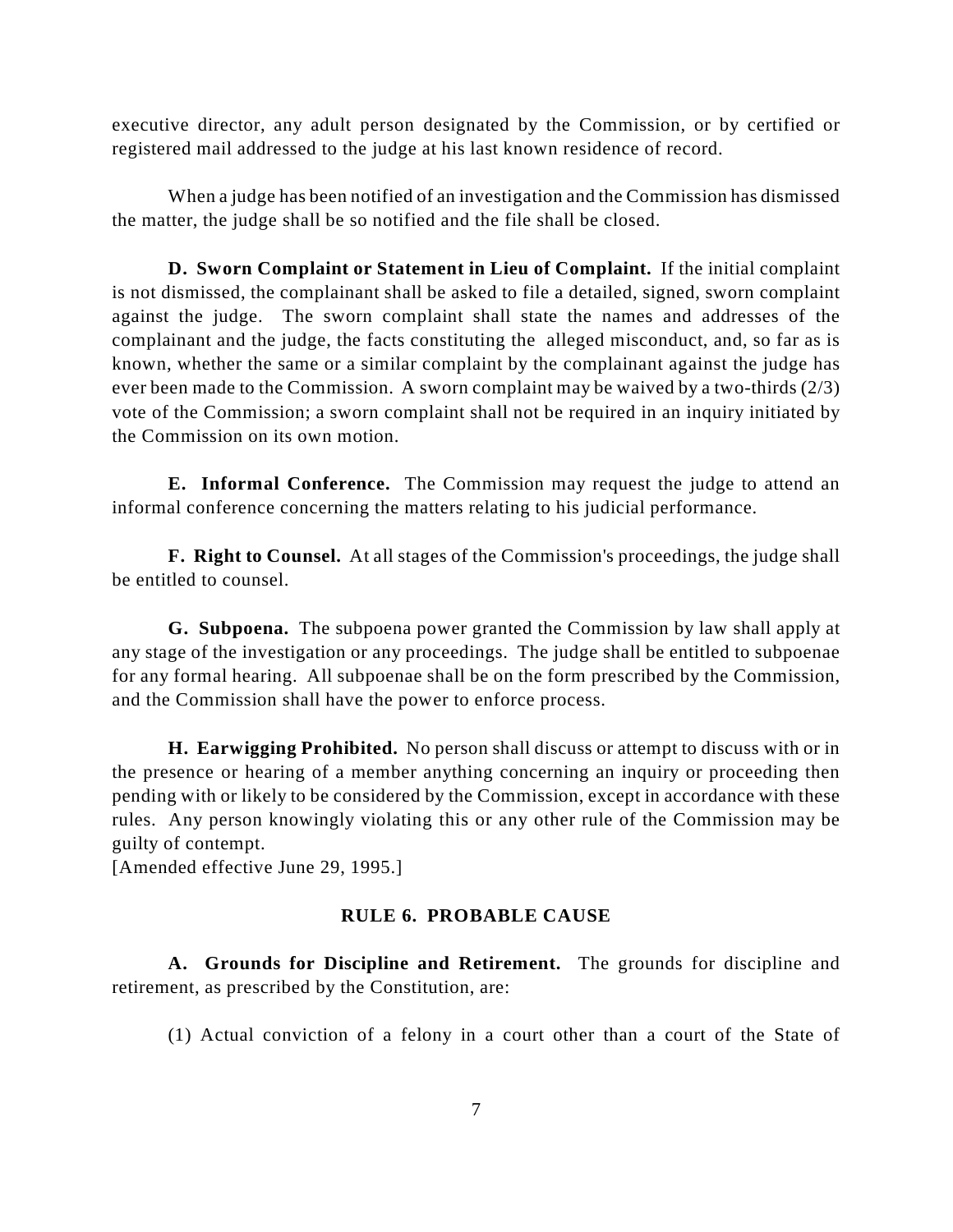$Missisis pipi<sup>1</sup>;$ 

(2) Willful misconduct in office;

(3) Willful and persistent failure to perform his duties;

(4) Habitual intemperance in the use of alcohol or other drugs;

(5) Conduct prejudicial to the administration of justice which brings the judicial office into disrepute;

(6) Physical or mental disability seriously interfering with the performance of his duties, which disability is or is likely to become of a permanent character;

(7) Any willful violation of law constituting a serious misdemeanor or felony;

(8) Any violation of the code of judicial conduct; and

(9) Any violation of the rules of professional conduct as adopted by the Supreme Court.

**B. Disposition.** The Commission shall dispose of the case in one (1) of the following ways:

(1) If it finds that there has been no misconduct, the case shall be dismissed.

 constitutes adequate discipline, it shall issue the admonishment. The complainant shall be notified that the matter has been resolved. The Commission shall notify the Chief Justice of (2) If it finds that there has been misconduct for which a private admonishment the Supreme Court of its action.

(3) The Commission may enter into a memorandum of understanding with the judge concerning his future conduct or submission to professional treatment or counseling.

(4) If it is determined that probable cause exists to require a formal hearing, it shall

 5-1 was amended in 1979 to provide for removal upon conviction of certain crimes in federal courts <sup>1</sup>Under Section 175, Mississippi Constitution of 1890, and Section 25-5-1, Mississippi Code of 1972, public officers convicted of a crime in this state shall be removed from office. Section 25 and the courts of other states as well as in state courts.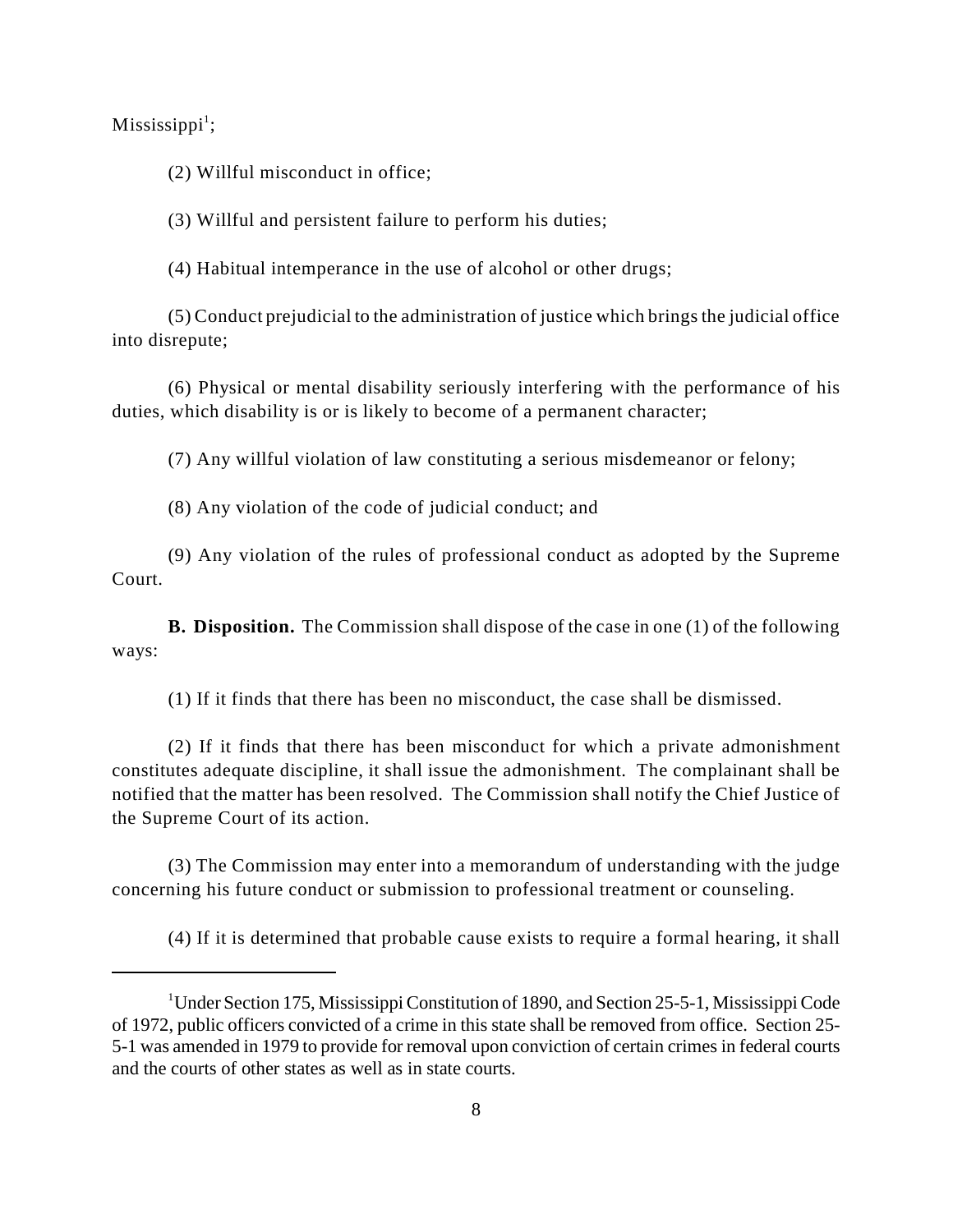so notify the judge by service of a notice and a formal complaint.

 complainant and shall specify in ordinary and concise language the charges against the judge. against him within thirty (30) days after service of the notice upon him. The notice and **C. Formal Complaint.** The formal complaint shall be entitled "BEFORE THE MISSISSIPPI COMMISSION ON JUDICIAL PERFORMANCE, INQUIRY CONCERNING A JUDGE, NO. \_\_\_\_\_." The formal complaint shall identify any The notice shall advise the judge of his right to file a written, sworn answer to the charges formal complaint shall be served upon the judge by personal service by a member of the Commission, the executive director, or by any adult person designated by the Commission, or by certified or registered mail addressed to the judge at his last known residence of record.

**D. Answer.** Within thirty (30) days after service of the notice and the formal complaint, the judge may file with the Commission a sworn answer or motions. The formal complaint and answer shall constitute the pleadings. Thereafter, no further motions or pleadings may be filed unless the Commission shall first grant leave.

[Amended effective June 29, 1995; amended April 4, 2002.]

#### <span id="page-8-0"></span>**RULE 7. INTERIM SUSPENSION OF JUDGE**

 Commission should not recommend to the Supreme Court that he be suspended from office while the inquiry is pending. The order to show cause shall be returnable before the Commission shall consider the question of suspension. Either after issuing its order to show cause or without such order to show cause, the Commission may recommend to the Supreme Court that the judge be suspended from performing the duties of his office, pending final Upon the filing of a formal complaint, the Commission may, in its discretion, issue its order directed to the judge to show good cause before the Commission why the Commission at a designated place and at a time certain, at which place and time the determination of the inquiry. If the Commission recommends suspension, such recommendation and a transcript of all proceeding of the Commission shall be immediately forwarded to the Clerk of the Supreme Court. An interim suspension shall not preclude further action by the Commission.

#### <span id="page-8-1"></span>**RULE 8. FORMAL HEARING**

 concerning the charges. The hearing shall be held no sooner than five (5) days after filing of an answer or after the deadline for filing of the answer if no answer is filed. Notice of the **A. Scheduling of Hearing.** The Commission shall schedule a formal hearing hearing shall be sent to the judge at his last known residence of record or to his attorney.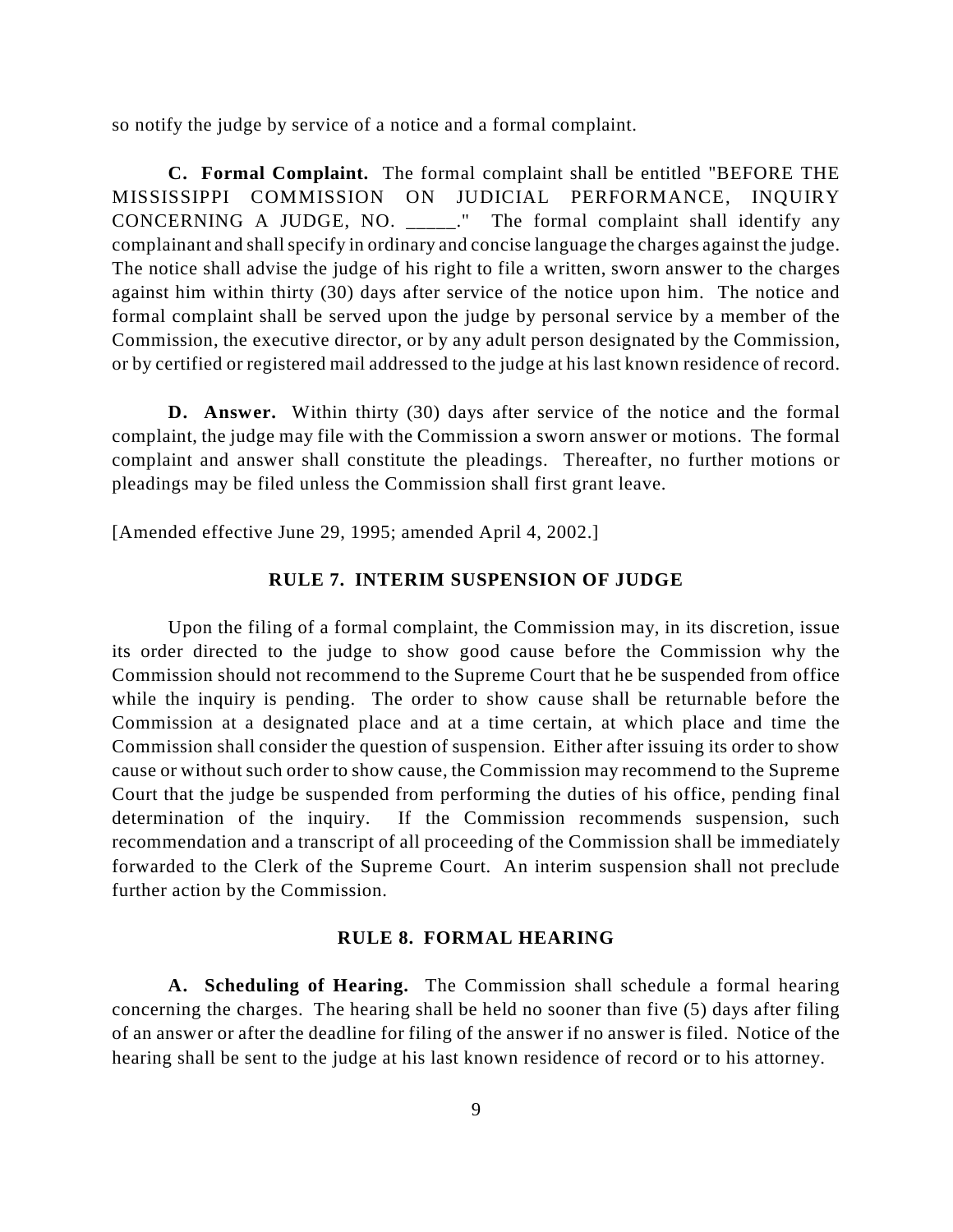judge has filed an answer, and whether or not he appears in person or through counsel. The failure of the judge to answer or appear may be taken as evidence of the facts alleged in the At the date set for the formal hearing, the hearing shall proceed whether or not the formal complaint.

**B. Discovery and Procedure.** In all formal proceedings the Mississippi Rules of Civil Procedure shall be applicable except as otherwise provided in these rules. The sole parties to formal proceedings shall be the Commission and the judge.

**C. Fact finder.** The formal hearing shall be conducted before the entire Commission or before a committee of the Commission, a master or a Fact finder designated by the Commission.

 **D. Conduct of Hearing.** Facts requiring action of the Commission shall be established by clear and convincing evidence.

 The Mississippi Rules of Evidence shall apply to any formal hearing. All witnesses counsel, or any other person privy to any hearing before the Commission shall take an oath shall take an oath or affirmation to tell the truth. All Commission members, staff, witnesses, of secrecy concerning all proceedings before the Commission, violation of which shall be punishable as contempt.

 represent the Commission before the Supreme Court or direct the Executive Director to so The Commission shall employ a member of the Mississippi State Bar to prepare and present the formal complaint to the Commission and otherwise act as counsel and to represent the Commission as counsel.

The Commission shall designate one (1) of its judicial or attorney members to preside over each formal hearing. He shall dispose of all preliminary matters and shall rule on procedural and evidentiary matters during the course of the hearing.

The judge shall have the right to present evidence and to produce and cross-examine witnesses.

 The judge shall be limited to two (2) character witnesses who may testify at the formal hearing; he may submit the affidavits of any other character witnesses he deems appropriate.

The hearing shall be recorded by a reporter employed by the Commission.

**E. Determination.** If the full Commission has held the formal hearing, it shall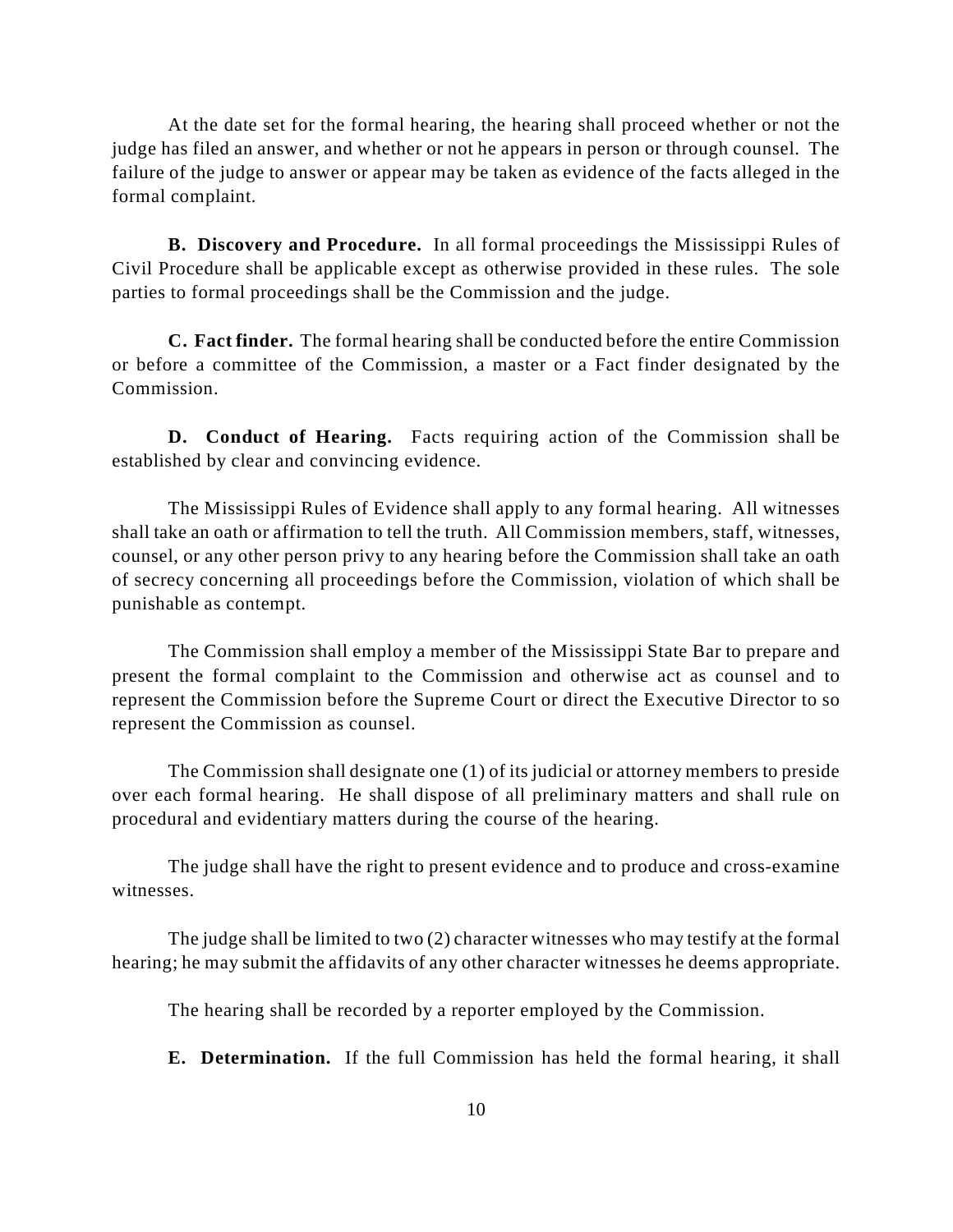promptly prepare its findings of fact and any recommendations.

 When a committee, master, or Fact finder has held the formal hearing, its findings of the hearing's conclusion; provided, however, the Commission may grant additional time for review the findings and recommendations, the written objections, and the transcript; and it may accept, modify, or reject, in whole or in part, the findings and recommendations and may fact and recommendations shall be filed with the Commission within thirty (30) days after the preparation of such findings and recommendations. The executive director shall promptly deliver to the judge or his legal representative and to the Commission counsel a copy of the transcript of the proceedings and a copy of the findings and recommendations. Within ten (10) days from receipt of such copies, the judge and Commission counsel may submit written objections to the findings and recommendations. The Commission shall make additional findings of fact and recommendations.

 censure or reprimand, or retirement. In addition, the Commission may privately admonish **F. Commission Recommendation.** The Commission recommendations to the Supreme Court for discipline may include removal from office, suspension, fine, public a judge as provided by law.

The Commission findings and recommendation and the numerical vote shall be recorded; all other Commission action shall remain confidential.

 Only the dissent, with the number of dissenters shall be transmitted; the names of the **G. Dissent.** If any member dissents from a recommendation as to discipline or retirement, the dissenting recommendation shall also be transmitted to the Supreme Court. individual dissenters shall remain confidential.

**H. No Discipline Recommended.** If two-thirds (2/3) of the members of the Commission fail to recommend discipline or retirement, the case shall be dismissed.

 allowable amount. Expenses of witnesses shall be borne by the party calling them. When judge for the reasonable fees of any physician rendering a report or testifying at a Commission determines that the imposition of costs and expert witness fees would work a financial hardship or injustice upon him, the Commission may order that part or all of those **I. Witness Fees.** All witnesses shall receive fees and expenses in the statutorily the physical or mental disability of the judge is in issue, the Commission may reimburse the Commission hearing. If the judge is exonerated of the charges against him and the costs and fees be reimbursed.

[Amended effective June 29, 1995.]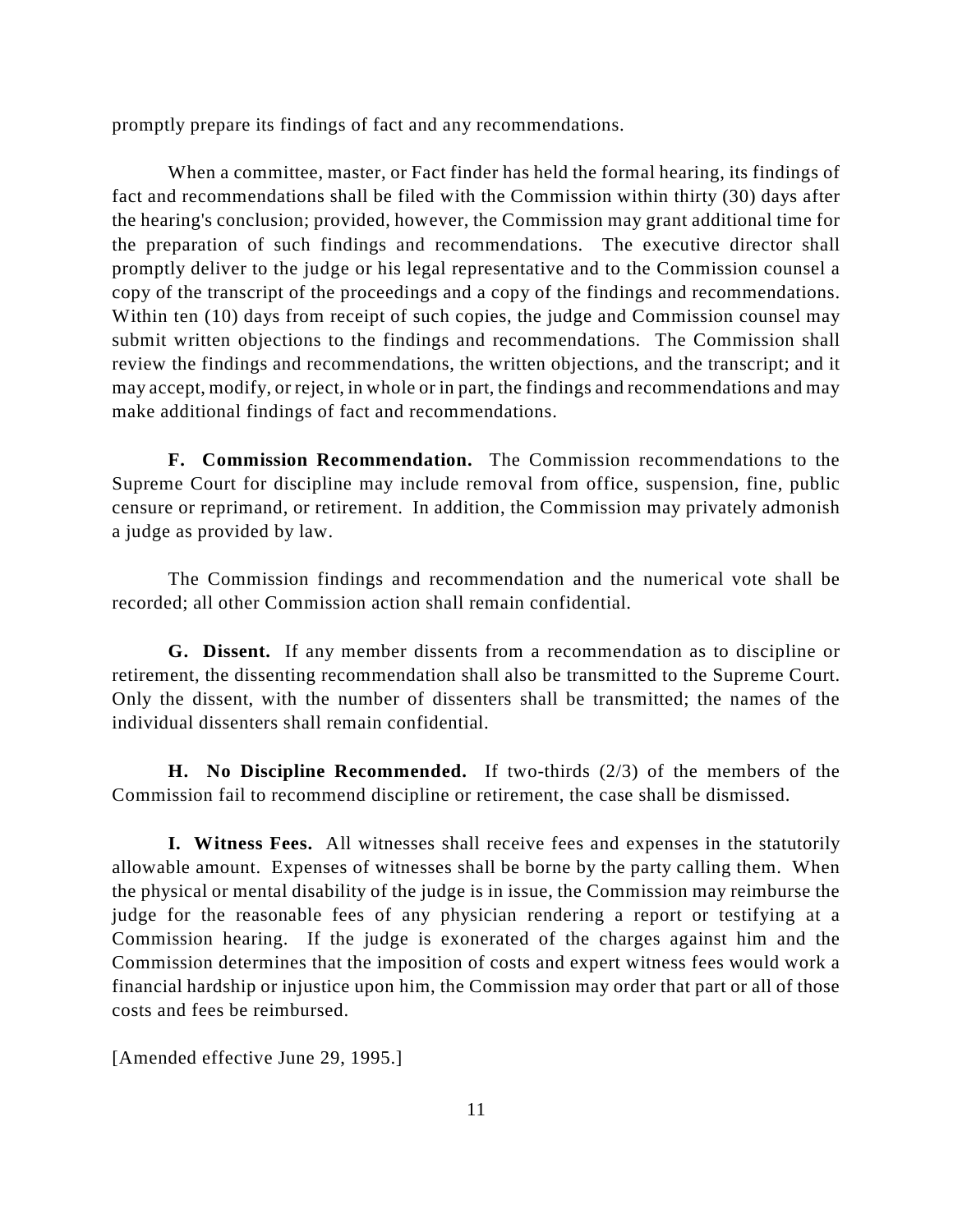#### **Comment**

 from removal from office down to public censure or reprimand. Although the Commission Disciplinary recommendations to the Supreme Court by the Commission may range generally does not impose disciplinary sanctions, but rather makes findings and recommendations for submission to the Supreme Court, it may, under Rule 6, dismiss cases or impose the lesser sanction of a private admonishment, without action by the Supreme Court. In the case of private admonishment, the Commission will notify the Chief Justice of the Supreme Court of its action.

[Comment adopted March 7, 2002.]

#### <span id="page-11-0"></span>**RULE 9. MENTAL OR PHYSICAL DISABILITY**

 inference to the judge on such issue, unless the judge's failure was due to circumstances When the mental or physical health of a judge is in issue, the Commission may request the judge either (1) to submit to examinations by licensed physicians chosen and paid by the Commission, or (2) to submit to the Commission all reports of recent examinations by licensed physicians relating to the alleged condition. If the judge fails to submit to the examinations or to submit all recent medical reports, such failure shall raise an adverse beyond his control. The judge shall be furnished a copy of the report of any examination conducted under this rule.

### <span id="page-11-1"></span>**RULE 10. SUPREME COURT REVIEW**

 and recommendations, and any dissents with the Clerk of the Supreme Court and shall **A. Filing and Service.** The Commission shall promptly file the record, its findings immediately serve copies thereof upon the judge.

**B. Procedure.** The Mississippi Rules of Appellate Procedure shall be applicable for all Commission proceedings before the Supreme Court, except as otherwise provided in these rules.

**C. Preference Cases.** The Supreme Court shall treat all Commission matters as preference cases, to be determined with reasonable expedition.

**D. Briefs.** When the Commission has recommended the interim suspension of a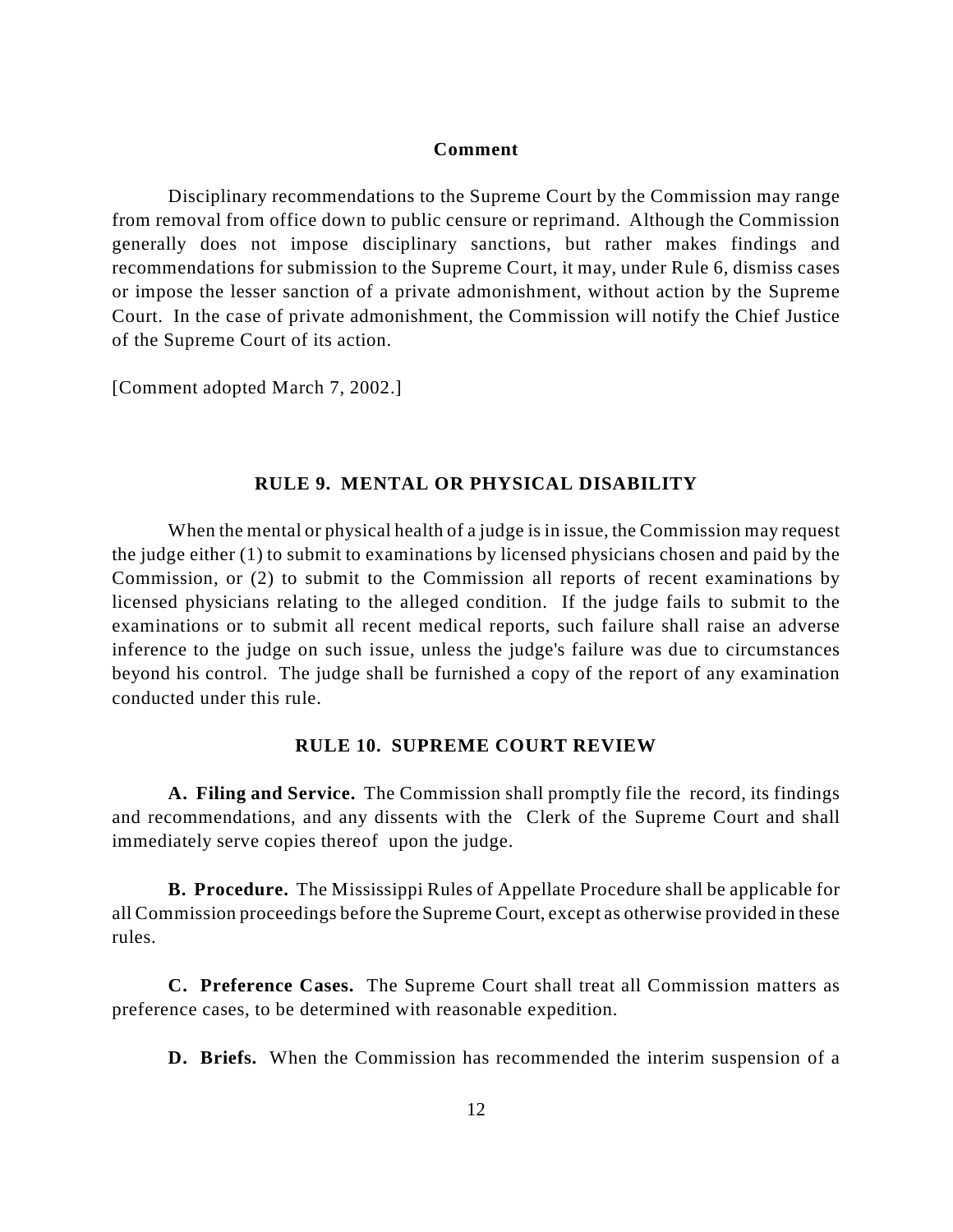judge, the Commission, as petitioner, and the judge, as respondent, shall file simultaneous briefs with the Supreme Court within seven (7) days after the filing of the Commission's recommendations with the Clerk of the Supreme Court. No reply briefs shall be filed.

 Commission's recommendations with the Clerk of the Supreme Court. No reply briefs shall In other cases the Commission, as petitioner, and the judge, as respondent, shall file simultaneous briefs with the Supreme Court within thirty (30) days after the filing of the be filed.

 prepare and publish a written opinion and judgment directing such disciplinary action, if any, **E. Decision.** Based upon a review of the entire record, the Supreme Court shall as it finds just and proper. The Supreme Court may accept, reject, or modify, in whole or in part, the findings and recommendation of the Commission. In the event that more than one (1) recommendation for discipline of the judge is filed, the Supreme Court may render a single decision or impose a single sanction with respect to all recommendations.

 **F. Private Admonishments.** If a judge desires to appeal a private admonishment, of such admonishment. The Commission shall promptly file with the Clerk of the Supreme he shall file a notice of appeal with the Commission within thirty (30) days from the issuance Court the record and its admonishment. The judge shall be the appellant and the Commission the appellee.

An appeal from a private admonishment issued by the Commission shall follow the same procedures as other Commission matters except that such appeal shall remain confidential, as provided by law.

[Amended effective March 27, 1997.]

#### <span id="page-12-0"></span>**RULE 11. CHARGES AGAINST JUSTICE OF THE SUPREME COURT**

 charges against any other judge except that, upon the filing of the report and recommendation Mississippi Constitution of 1890. Upon recommendation by the Commission for discipline Secretary of State to select the tribunal in accordance with the procedures established in the Charges against a Justice of the Supreme Court shall proceed in the same manner as of the Commission, a special tribunal shall be empaneled as provided by Section 177A of the or retirement of a Justice of the Supreme Court, the executive director shall notify the Constitution. In the event a judge selected for the tribunal is disqualified or otherwise unable to serve, such judge shall file a notice of recusal with the Clerk of the Supreme Court within